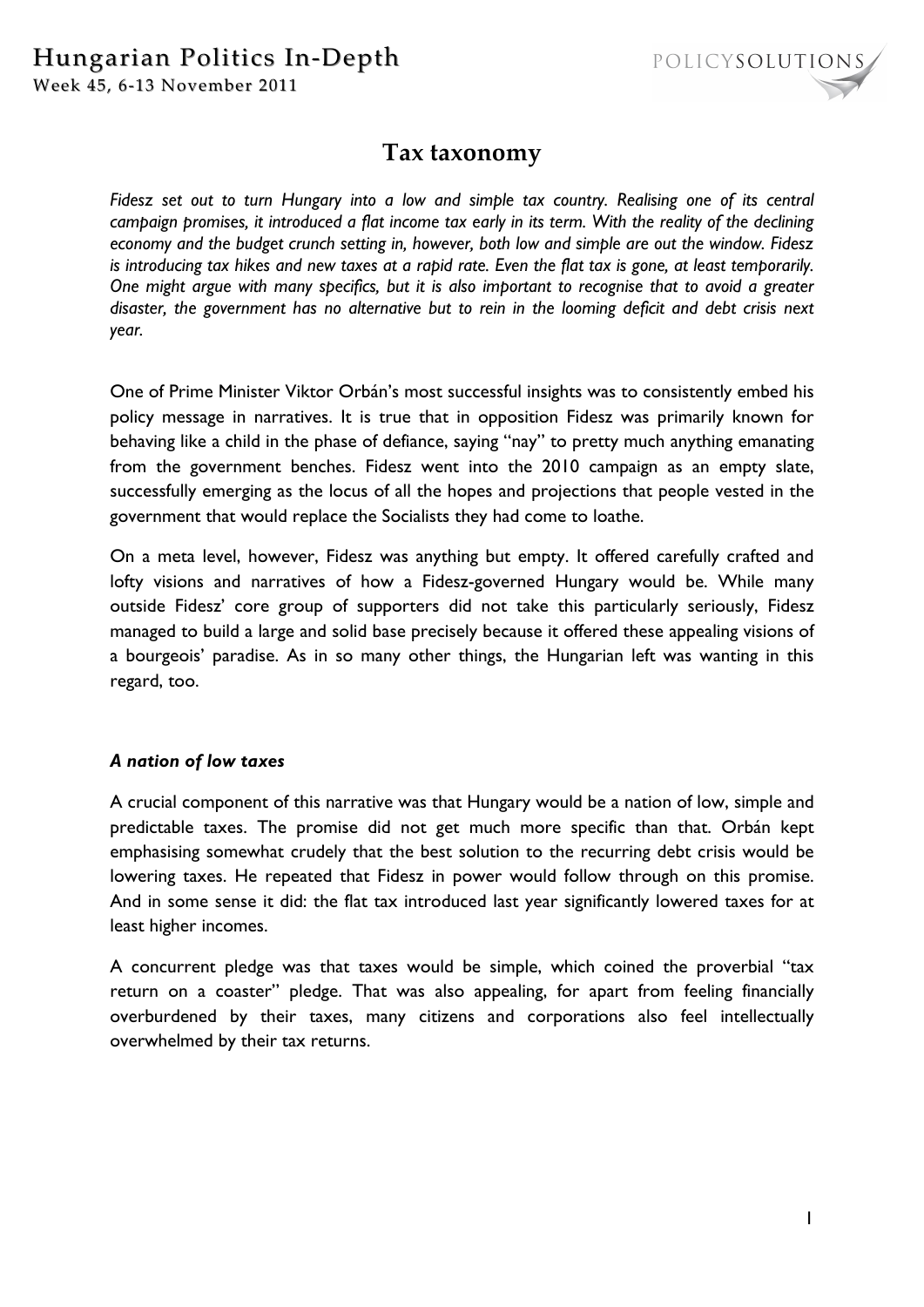

## *The brick wall of reality*

Alas, neither low nor simple exists anymore, reality – as in the toxic mix of Fidesz' own failed economic policies and an international environment that is hardly conducive to growth – has rendered delivery on these promises impossible. Though the government perseveres in claiming that it is endorsing tax simplification, it is path-breaking primarily in the opposite direction: in raising existing taxes and creating new levies.

At this point, the recurring joke is that it would take a giant coaster to fit a tax return under Fidesz. Or, alternatively, that the simple tax return on a coaster would contain nothing but the overall income and a promise to transfer it all to the exchequer. Let's take a look at why the cynics have got it right by quickly reviewing some of the tax changes.

#### *Small taxes*

Sometimes taxes serving nothing but revenue collection are packaged as instruments of public policy in the service of larger goals, while at other times measures ostensibly geared towards raising money are in fact paternalistic tools of social engineering.

An example of the former, critics argue, is the infamous "crisps tax", which imposed a levy on a variety of unhealthy foodstuffs, including – in addition to its namesake – energy drinks, sweets, candy, artificial flavouring. Experts say it is highly unlikely that the tax is going to influence consumption patterns (or in some cases it might indirectly encourage the consumption of low-cost but even unhealthier alternatives), but though it is far below target for the time being, it will supposedly rake in billions that the government will turn into long overdue pay raises for physicians.

The slot machine tax, in contrast, appears to be about raising money by increasing five-fold the fixed rate of 100,000 HUF per month and slot machine to 500,000. This is not in fact a policy move designed to actually raise that kind of money. Even though most everyone agrees that even at a higher tax rate slot machines would have been profitable, for most that is no longer the case with the new tax.

As a result, operators are returning their licences by the thousands. While the effects of slot machine gambling are often pernicious, the drastic measure is an audacious bit of social engineering that constitutes a not so elegant interference with gamblers' personal choices.

Let us take a look at a non-exhaustive list of the tax measures Fidesz has or plans to implement.

| <b>Crisis tax</b> | By levying a windfall tax - which burdens Hungarian          |
|-------------------|--------------------------------------------------------------|
|                   | companies less – on large corporations in several sectors of |
|                   | the economy, the government is also deftly exploiting a      |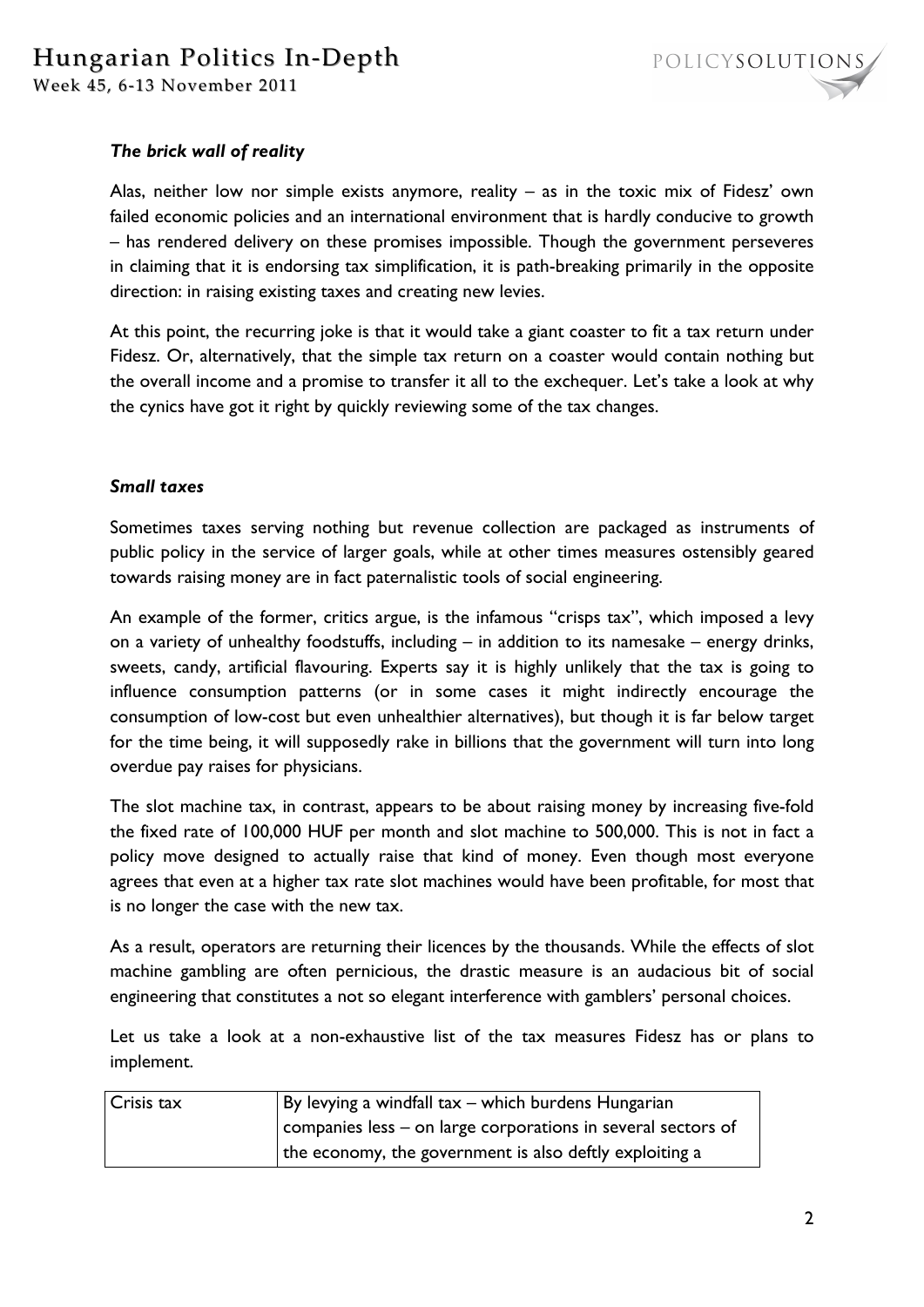# Hungarian Politics In-Depth

Week 45, 6-13 November 2011

|                                | loophole in EU anti-protection policy.                                                                                                                                                                                                                                                                      |
|--------------------------------|-------------------------------------------------------------------------------------------------------------------------------------------------------------------------------------------------------------------------------------------------------------------------------------------------------------|
| Bank tax                       | As the government is fond of pointing out, the bank tax is<br>widely used in Europe. While that is true, its rate in Hungary<br>was unusually large in international comparison.                                                                                                                            |
| Crisps tax                     | See above.                                                                                                                                                                                                                                                                                                  |
| Slot machine tax               | See above.                                                                                                                                                                                                                                                                                                  |
| Diesel tax                     | The additional tax on diesel has raised the price of the latter<br>above that of standard fuel. Given that car buyers often paid a<br>premium for diesel because of the lower cost of the latter,<br>this move presumably made a fair number of them unhappy.                                               |
| <b>VAT</b>                     | With 27%, VAT goes from highest in Europe tied with other<br>countries to plain highest in Europe.                                                                                                                                                                                                          |
| Real estate tax                | This is a sneaky tax. Since Fidesz was vehemently against the<br>introduction of a real estate tax, it can't well go and introduce<br>one now. So it drains municipalities of funds and makes it<br>easier for them to levy such a tax: it also leaves many of them<br>no other option.                     |
| Income tax                     | The flat income tax was a tax increase for many, especially<br>those with minimum wage who were previously tax exempt.<br>More recently it was announced that those near and above<br>the average gross salary would not have their taxes cut next<br>year, as the government's plan originally envisioned. |
| Luxury tax                     | Though it is likely to fail, the government wishes to levy a 35%<br>tax on luxury items.                                                                                                                                                                                                                    |
| "Accident" tax                 | A propagandistic misnomer since the tax does not penalise<br>accidents but anyone with a mandatory car insurance, who<br>will have to pay a third of their insurance payments in extra<br>taxes.                                                                                                            |
| Real estate<br>speculation tax | Not yet adopted, this would tax windfall profits in real estate<br>investments.                                                                                                                                                                                                                             |
| Pornography tax                | Following its line of taxing everything in the sin department,<br>the government is going after pornography, too.                                                                                                                                                                                           |
| Online gambling tax            | This law addresses a legal loophole since online gambling<br>should indeed be subject to taxation just as its offline                                                                                                                                                                                       |

POLICYSOLUTIONS